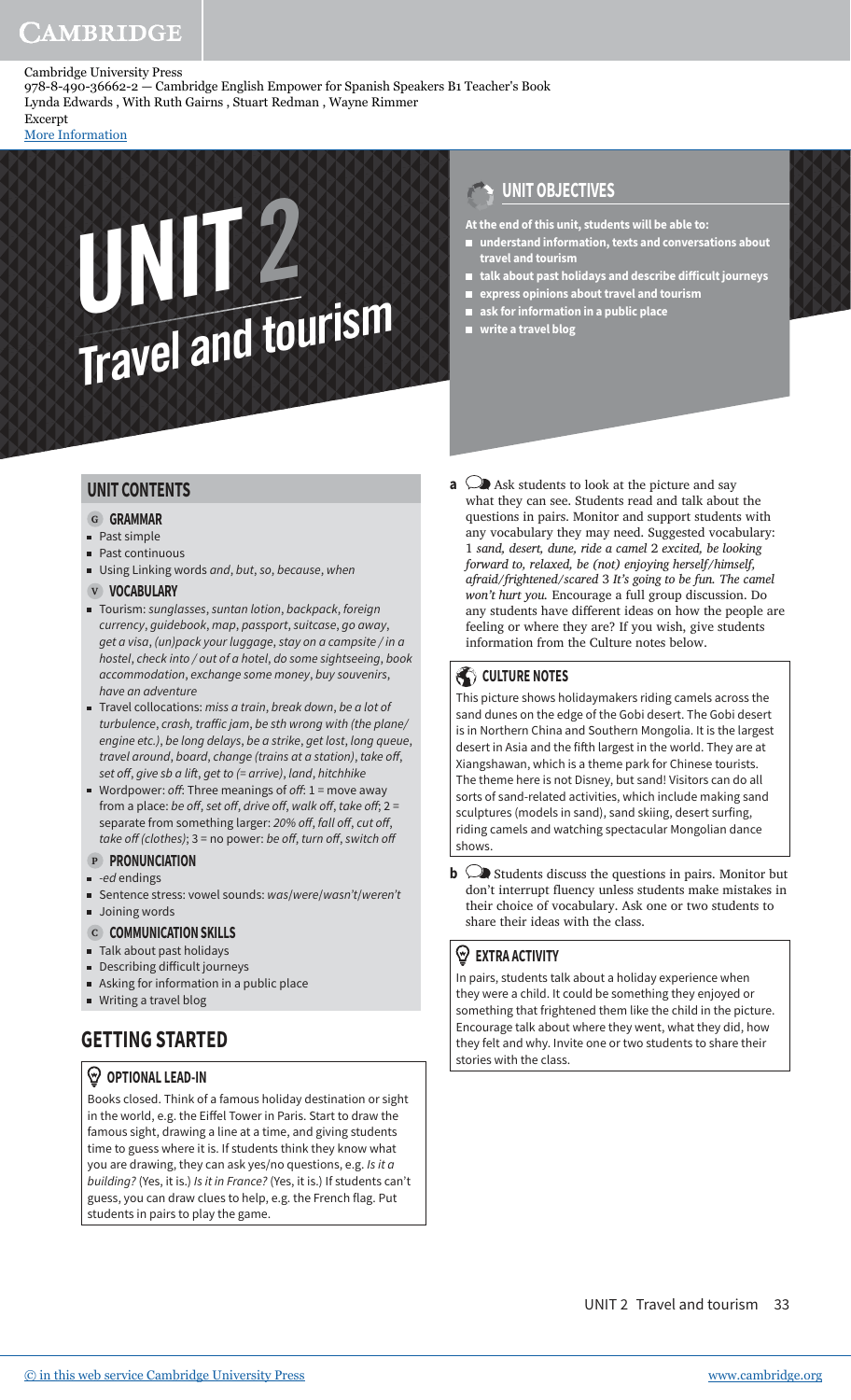978-8-490-36662-2 — Cambridge English Empower for Spanish Speakers B1 Teacher's Book Lynda Edwards , With Ruth Gairns , Stuart Redman , Wayne Rimmer

Excerpt [More Information](www.cambridge.org/9788490366622)

# **2A** We had an

### *<sup>* $\circledcirc$  **OPTIONAL LEAD-IN**</sup>

Books closed. Elicit from the class different kinds of holiday people can go on and write them on the board, e.g. beach/ resort, city break, camping, adventure, cruise, safari, tour. Ask the class which kind of holiday they would most like to go on today. Take a class vote on the most popular holiday. Put students in pairs and give them three minutes to think of as many different activities as they can for the class holiday. Some suggested activities: sunbathe, buy souvenirs, go shopping, go sightseeing, go on a trip, meet new people, visit a monument, have a campfire, go surfing, go trekking, go climbing, see wildlife.

# **1 READING AND LISTENING**

- **a**  $\bigcirc$  Students open their books and discuss the questions. Take class feedback on the kind of new things students like to try on holiday.
- **b** Read the title of the text with students and ask: *What do you think the book is about?* Then ask them to read the text to check their ideas. Discuss the second question as a class. Ask students what problems saying yes to everything might cause. If you wish, give students information from the Culture notes below.

#### **Answers**

- 1 It's about a man who decided to say yes to every question for a year.
- 2 He took a holiday from work and became a 'yes man' for a week.

#### **CULTURE NOTES**

Yes Man is a bestselling book by UK writer and comedian, Danny Wallace. Danny's relationship with his girlfriend had finished. He was depressed and avoiding people until a stranger on a bus told him to 'say "yes" more'. Wallace then chose to say 'yes' to any offers that came his way for a year and wrote up the story in his book. As a result, in the year that followed, Danny met some interesting and some strange people and travelled to several countries. Yes Man was described by some reviewers as a book that has the power to change your life. A film of the same name was made, starring Jim Carrey and Zooey Deschanel – but the story is quite different.

It is worth noting that there is another meaning for 'yes-man' in English, which is a very different meaning from the one in Wallace's book. A 'yes-man' is someone who agrees with everything their employer says in order to please them.

- **c** Ask students to look at the pictures and describe what they can see. Encourage correct use of the present continuous. (The water sport in the picture is water skiing.) Pre-teach the word *travel agent* in the Vocabulary support box. Ask them to guess what sort of questions Richard said 'yes' to. Students read Day One and answer the questions. Then they read Day Two and answer the questions. Ask them to discuss their answers with a partner. Check answers as a class. You may wish to help students with some of the words in the Vocabulary support box.
- 34 UNIT 2 Travel and tourism
- **At the end of this lesson, students will be able to:**
- **read and understand a text about a holiday**
- **understand and use vocabulary related to tourism • use all forms of the past simple**
- **pronounce past simple regular endings correctly**
- **talk about past holidays**

#### **Answers**

#### Day One

- 1 He saw a poster in the window (of the travel agent's).
- 2 a beach holiday in Greece
- 3 No, he usually prefers to go to cities.
- 4 the next day
- Day Two
- 1 The receptionist asked, 'Do you want to go?'
- 2 It was very, very hot.
- 3 two pairs of sunglasses, three hats, a watch and a woman's necklace
- 4 He's going to go water skiing. He's very unhappy about it.

#### **TO VOCABULARY SUPPORT**

accommodation (B1) – a place where you stay on holiday, e.g. a hotel, an apartment

check in (B1) – to go to the desk at a hotel or an airport and say that you have arrived

travel agent (B1) – a person whose job it is to sell holidays and make travel arrangements

travel agent's (B1) – a shop which sells holidays and makes travel arrangements

unpack (B1) – to take things out of your suitcase/bag

- **d**  $\oslash$  Discuss the questions briefly as a class. Ask what people enjoy or don't enjoy about water skiing. Elicit the words: *stand up on skis, fall off.*
- **e 1.23** Ask students to read the sentences 1–5 about Day 3. You may wish to pre-teach the word *instructor* (someone who teaches a particular sport or activity). Play the recording and ask students to decide if the sentences are true or false. When the recording is finished ask students: *What surprised Richard about his day? (He learned to like water skiing.)* Check answers in full group. To extend you can ask more detailed questions, e.g. *How long was the lesson?* (one hour) *How many people were there in the group?* (six including Richard) *How did Richard feel when the instructor asked him to go first?* (sick) *How many times did he fall over?* (two) *How many minutes did he spend in the water?* (ten)
	- **Answers**
	- 1 T 2 F He was really worried.
	- 3 T
	- 4 F After the third time, he loved water skiing.
	- 5 F Later on in the evening he had a drink with the other water skiers.

### **Audioscript**

#### **DAY THREE**

So, the next morning, we started with some water skiing practice on the beach. First, they showed us how to stand up on the skis … and then how to fall off safely. The lesson took about an hour, and then we were ready to go out to sea. There were five other people in my group, who were all very excited. But not me – I was really worried. The instructor looked at me and said, "Do you want to go first?" and then everyone looked at me. I felt sick but I said, "Yes"

Ten seconds after I started, I fell over. I tried again. And I fell over again.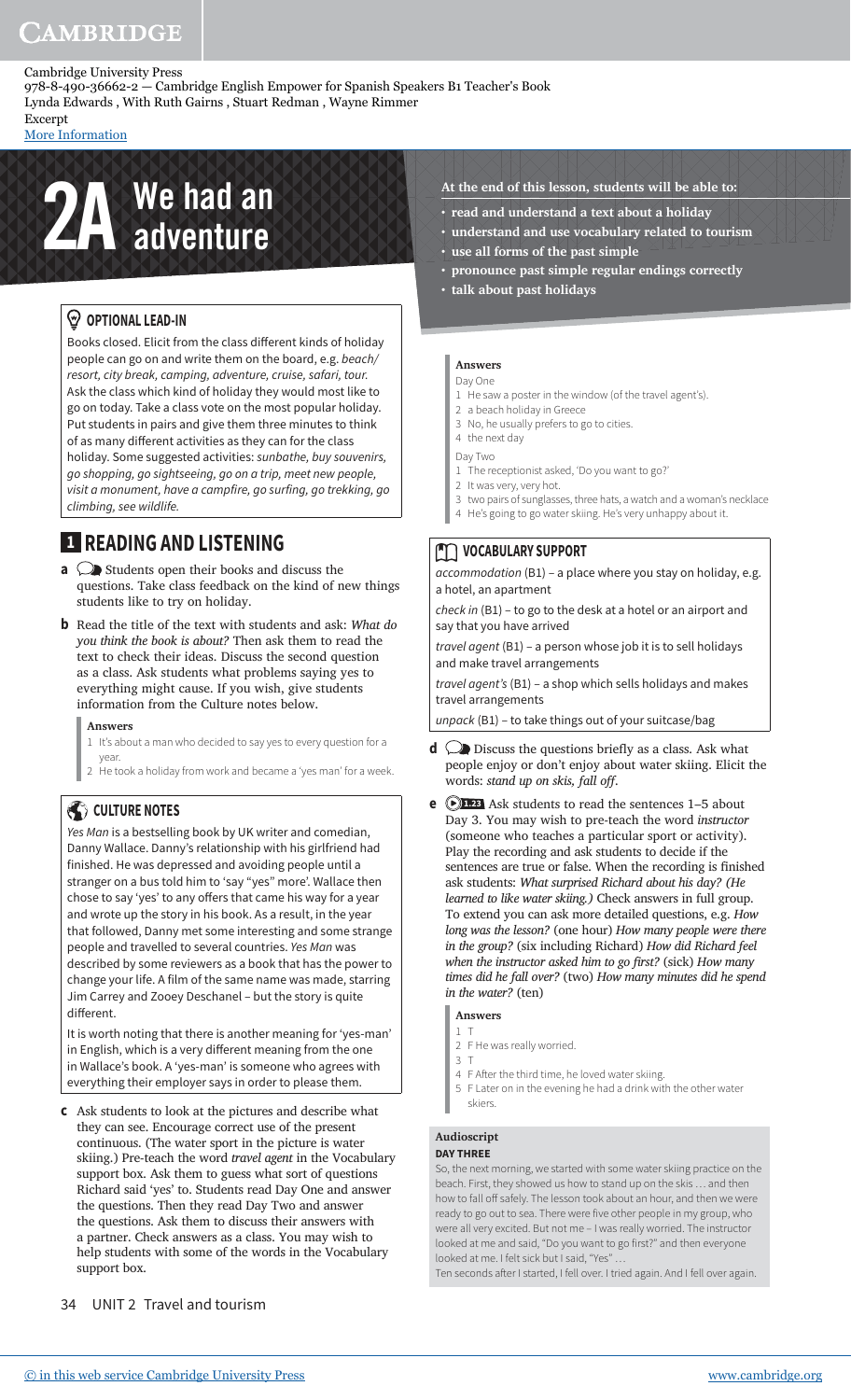[More Information](www.cambridge.org/9788490366622)

Then the third time, something amazing suddenly happened. I didn't fall over. And I found out that I love water skiing. The ten minutes in the water passed very quickly and I didn't want to stop!

When we got back to the hotel, the receptionist asked me, "So, did you enjoy the water skiing course?" I said, "Yes" which, for the first time, was the truth. And then later on that evening I had a drink in the bar with the other water skiers. I felt really happy. And that was when I realised I was enjoying being a 'Yes Man' ater all.

**f**  $\bigcirc$  Students talk about the question in pairs. Ask students to tell interesting stories to the class.

# **2 GRAMMAR** Past simple: positive

**a** Books closed. Write on the board: *Richard \_\_\_\_\_\_\_ to change his life. Richard \_\_\_\_\_\_\_\_\_ a 'Yes Man' for a week.* Encourage students to call out the missing verbs. Write down any possible correct answers. Ask students to open their books and check with the introduction. (The missing words are *wanted* and *became*.) Ask students *When did Richard become a 'Yes Man?'* (The article does not give an exact time, but this happened before he wrote the article.) Elicit the answer: *in the past.* (If students say: *When he inished the book*, ask: *When was that?*) Elicit that regular past simple verbs end in *-ed*, by asking them which of these verbs is regular and which is irregular. Look at 2a with students. Tell students to find the past simple verb forms, starting at the top of the introduction. The words are in the same order in the article. They underline examples in the texts of the past simple forms. Check answers as a class.

#### **Answers**

became felt decided started asked did changed had wanted got saw slept went arrived gave

**b** Students say which end in *-ed* (are regular) and what the changes in the other (irregular) past simple forms are. Point out that there is a list of irregular verbs on p.206.

#### **EXTRA ACTIVITY**

Put students in pairs. Turn to the irregular verb list on SB p.206. Each pair chooses ten verbs from the list that they want to practise. These can be verbs they have not seen before, ones they find dificult or ones they think they will use in today's class. Give them a couple of minutes to choose the verbs and note down the infinitive and the past simple form. Students then test each other: one student reads the infinitive from their list and the other gives the past simple form without looking at the list.

**c** Students complete the sentences individually. Check as a class. If students made many mistakes with the irregular verbs, look at the list on p.206 with them again briefly. Point out that many of the most common verbs in English are irregular and that it is important to learn these.

#### **Answers**

1 worked 2 spent 3 stayed 4 won 5 took 6 went

# **3 LISTENING**

**a D1.24** In pairs, students guess which of the activities in 2c Richard enjoyed and give possible reasons. You may wish to pre-teach the words *mosquito* and *bite* in the Vocabulary support box. Explain that *bit* is the past simple of *bite*. Then play the recording of Day 7. Students listen and see if their guesses were right. If necessary, pause the recording after each paragraph to allow students to check their ideas. Take feedback on the information from each section before continuing.

#### **Suggested answers**

He enjoyed working as a waiter for a day, the day he spent fishing and staying at a beach party until six the next morning (he won a dancing competition). He also enjoyed swimming until midnight (but not the mosquitoes).

#### **M** VOCABULARY SUPPORT

bite (B1) - to put your teeth into something or someone have control (B1) - when you can decide things for yourself make friends with (B1) – to begin to know and like someone

mosquito (B1) – small flying insect that bites

souvenir (B1) - something which you buy to remember a special event or holiday

#### **EXTRA ACTIVITY**

Ask what the past simple forms of the following verbs are. They are all in the recording:

can (could), make (made), come (came), catch (caught), bite (bit).

#### **Audioscript DAY SEVEN**

On the last day of the holiday, I couldn't wait for midnight. At 12 o'clock I could stop answering 'yes' to every question. The week had been fun but I wanted some control of my life again! That evening I went for one last dinner with some of my new friends. "So, did you have a good week?" one of them asked me. "Yes," I said. "What was your favourite thing?" she asked.

And do you know what? I couldn't really answer her. There were so many things I had enjoyed. I worked as a waiter for a day – I didn't get any money for it, but I made friends with some interesting people who came to eat at the restaurant. I also spent a day fishing with five Greek fishermen and caught several fish. I stayed at a beach party until six in the morning. Oh, and I won a dancing competition!

Of course, some of my experiences weren't very good. I took the same boat trip three times ... I went swimming at midnight – actually, I liked the swimming, but I didn't like the mosquitoes that bit me when I got out of the sea. And I spent over 200 euros on souvenirs that I hate! It was great to try new things. But I was glad the week was nearly finished. I wanted to get back home and relax for a day before I started work again on Monday. But Day 7 wasn't finished yet! Without thinking, I asked my

new friends what they planned to do next. They were all smiling at me. One of them said, "We're flying to Thailand tomorrow. Do you want to come with us? You'd love it!" I looked at my watch. It was 11.55.

**b**  $\bigcirc$ 1.21 Ask if students can remember Richard's last question. If nobody in the class heard the question, play the last part of the recording again. (His new friends ask him to go to Thailand.) Ask students to listen and note down any reasons why Richard might say yes, or reasons why Richard might say no. Take feedback, encouraging students to give reasons from what Richard said and their own reasons. You could ask students what they would do in Richard's position.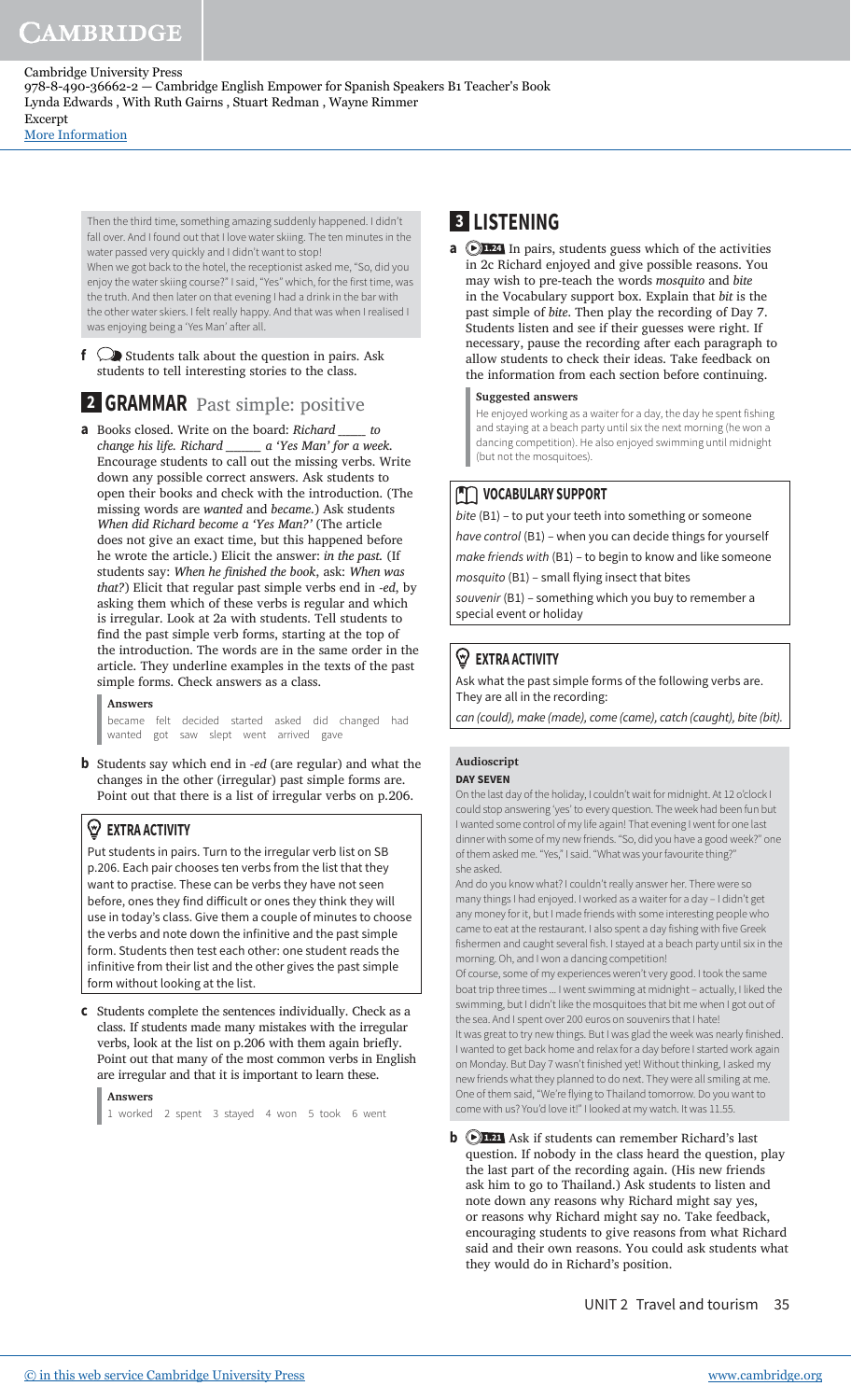[More Information](www.cambridge.org/9788490366622)

#### **Answers**

Do you want to come with us? (to Thailand) Possibly he will say yes, because he says Day 7 wasn't finished yet, it is only 11.55, and he is still a 'yes man' for another five minutes. Possibly he will say no because he wants some control of his life again, and he said he wanted to get back home and relax for a day before he starts work on Monday.

**c**  $\bigcirc$  **Students discuss the questions in pairs or small** groups. Monitor but do not correct students as this is a fluency activity. Students share their ideas with the class. See how many of the class think being a 'yes man' for a week would be a good idea.

#### **EXTRA ACTIVITY**

Choose a holiday that you know is not popular with the class and write it on the board. Ask students to work in pairs to imagine a day when someone decided to be a 'yes man' (or woman). First, they think of three questions the person was asked and said 'yes' to. Then they write a paragraph about the day. Circulate and give help where necessary. Encourage students to use the past simple of some of the verbs they have looked at in this lesson. When they have finished, they can read out their paragraphs to the class or exchange with other pairs. The class can vote on the best story.

# **4 GRAMMAR**

Past simple: negative and questions

**a** Tell students to read the sentences from the listening and complete them with the correct words.

**Answers** 1 weren't 2 didn't 3 Did 4 was

- **b** Discuss the questions in full group and check answers. Write the negatives and questions on the board to reinforce the way that negatives and questions are formed.
	- **Answers**
	- 1 1 and 4 2 with the verb be: negative - add not (n't) to make wasn't and weren't; question invert subject and was/were; i.e. have the subject after was/were with other verbs: negative – use  $d/dn't +$  infinitive; question – use  $did +$  subject + infinitive
- **c** Students read the information in Grammar Focus 2A on SB p.144. Play the recording where indicated and ask students to listen and repeat. Students then complete the exercises in Grammar Focus 2A on SB p.145. Check answers as a class, checking the use of regular and irregular past forms and the formation of past simple questions. Make sure that students use inversion for questions with *be* and the auxiliary *did* with other verbs.

#### **Answers (Grammar Focus 2A SB p.145)**

- **a** 1 asked 2 bought 3 danced 4 enjoyed 5 found 6 forgot 7 knew 8 learned 9 hurried 10 met 11 ofered 12 preferred 13 relaxed 14 said 15 wore
- **b** 1 wasn't; was 2 arrived; didn't arrive 3 were; weren't 4 ate; didn't eat 5 rained; didn't rain 6 spent; didn't spend
- 7 spoke; didn't speak 8 had; didn't have **c** 1 Why was your plane late? 2 When did your bags arrive?
- 3 What did you wear? 4 Were the people friendly? 5 What was the weather like? 6 What kind of food did you eat?
- 7 Did you have a good time?

#### **CAREFUL!**

- One of the most common problems for students when making the past simple is to use  $did/didn't +$  past form. Make sure that you correct these errors to avoid problems in the future, e.g. *I didn't went*. (Correct form = *I didn't go*.) Did you went? (Correct form = Did you **go**?)
- Check the spelling of past forms too, especially verbs which end in consonant + 'y', e.g. carry – carr**ied**, try – tr**ied**, and verbs which double the final consonant in the past simple form, e.g. plan – plan**ned**, prefer – prefer**red**, stop – stop**ped**, travel – travel**led**.

#### **THE LANGUAGE NOTES**

We use points of time with the past simple, e.g. I arrived at 2.30 / on Monday. But we use a period with ago, e.g. I arrived an hour ago / two days ago.

# **5 PRONUNCIATION** *-ed* endings

**a DL27** Ask students to answer these questions to elicit *stayed* and *visited*: *Where did you stay on your last holiday? What places did you visit on your last holiday?*  Put the past forms on the board and ask students to repeat them and tell you the diference in the pronunciation of *-ed* (*visited* has an extra syllable, with the *-ed* pronounced /ɪd/).

 Play the recording for students to tick the verbs with the extra syllable. Check answers as a class. Model and drill the pronunciation of the forms.

**Answers**

|  | change $\rightarrow$ changed               |     | $play \rightarrow played$  |  |
|--|--------------------------------------------|-----|----------------------------|--|
|  | need > needed $\checkmark$                 | ask | > asked                    |  |
|  | decide $\rightarrow$ decided $\rightarrow$ |     | want > wanted $\checkmark$ |  |
|  | start > started $\checkmark$               |     |                            |  |

**b** Give students a short time to complete the rule and then check.

**Answers** d, t

**c 1.28** Play the recording for students to listen and choose the correct verbs. Check as a class. Model and drill the pronunciation of these verbs, too.

**Answers and audioscript** waited, included, shouted, ended

#### **EXTRA ACTIVITY**

Divide the class into small groups. They start with five points each. Say the infinitive form of a verb from 5a or 5c to the groups in turn. They must immediately give you the past form with the correct pronunciation of the ending. If they make a mistake, they lose a point. The group with the most points at the end wins. Try to make this a quickfire game.

You can add more regular verbs to your list, e.g. walk, work, hope, copy.

#### 36 UNIT 2 Travel and tourism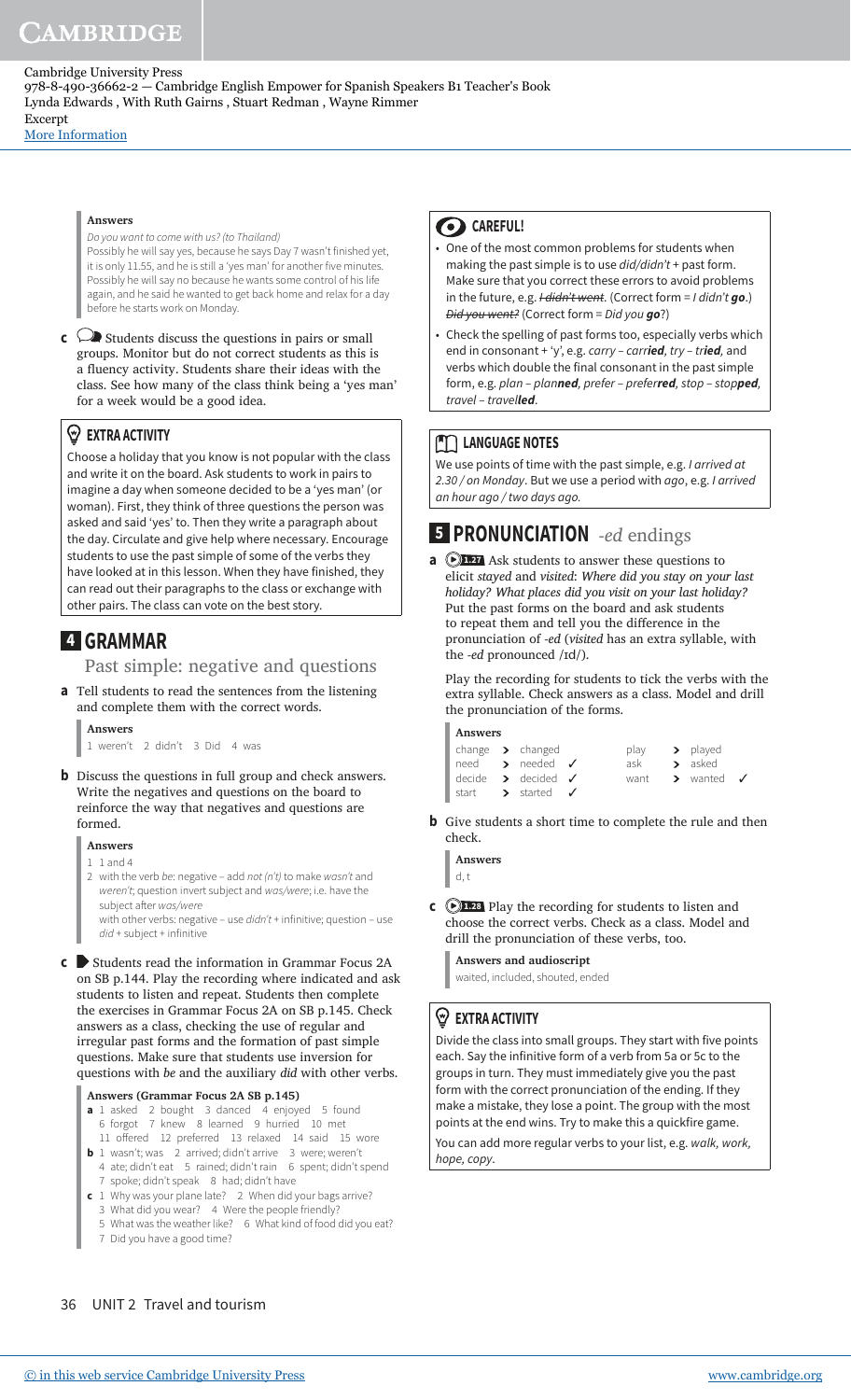[More Information](www.cambridge.org/9788490366622)

# **6 VOCABULARY** Tourism

- **a**  $\bigcirc$  Students close their books. Ask them what holiday items were in the pictures. Write them on the board. Open the books and check. In pairs, students make a list of other items people often take with them on holiday. Put their ideas on the board.
	- **Answers**

on these pages: sun hat, T-shirt, shorts, sandals, folding chair, sunglasses

#### **EXTRA ACTIVITY**

Elicit or input the meaning of travel light (take only what you need when you travel). Ask students whether they take too much or just enough with them on holiday. Ask students who travel light to give travel tips to other students.

**b** Students complete the exercises in Vocabulary Focus 2A on SB p.133. Play the recordings for students to check their answers to a and c. Ask for students' answers to b in full group and monitor conversations in d.

#### **Answers (Vocabulary Focus 2A SB p.133)**

- A 1 guidebook 2 map 3 suitcase 4 sunglasses
- 5 passport 6 foreign currency 7 suntan lotion 8 backpack C 1 holiday 2 visa 3 money 4 accommodation
- 5 hotel; luggage 6 sightseeing 7 souvenirs 8 hostel
- 9 campsite 10 adventure

#### **CAREFUL!**

Students may have problems with spelling with this set, especially accommodation, sightseeing, souvenirs and adventure. This is because of the diferences between sound and spelling. A common student error is to use camping instead of campsite, e.g. We stayed at a great camping. (Correct form = We stayed at a great **campsite**.)

# **7 SPEAKING**

**a** Ask students to close their books. Tell students where you went on your last holiday and elicit questions about it. Students open books and check if the questions you elicited are in the task. Ask students where they went for their last holidays and if they enjoyed them or not. Give students a couple of minutes to read through the questions and think about their answers.

#### **LOA TIP ELICITING**

Say: I went on holiday. Write When? on the board and gesture to the class that you want them to ask you a question. Elicit: When did you go? Answer the question with information about your last holiday. Write Where? on the board to elicit the question: Where did you go? and again answer the question. Continue with prompts to elicit the following questions: How long? (How long did you go for?), Who … with? (Who did you go with?), kind of accommodation (What kind of accommodation did you stay in?) Finish by eliciting any other questions the class might have without prompting.

**b** In pairs students take turns to tell each other about their holiday and ask questions about their partner's holiday. Tell them that they can use the questions in the book but if they want more information, they can think of their own questions. Monitor and note any common mistakes to deal with in feedback later. If one student is making the same mistake with the past simple all the time, echo correct to encourage self correction. In feedback, ask students to tell you some interesting or surprising things their partner told them.

#### **FAST FINISHERS**

Fast finishers can have another conversation where they tell each other about a holiday they did not enjoy. Ask for examples of these conversations, too, in feedback.

#### **ADDITIONAL MATERIAL**

- Workbook 2A
- **Photocopiable activities: Grammar p.203, Vocabulary p.230,** Pronunciation p.267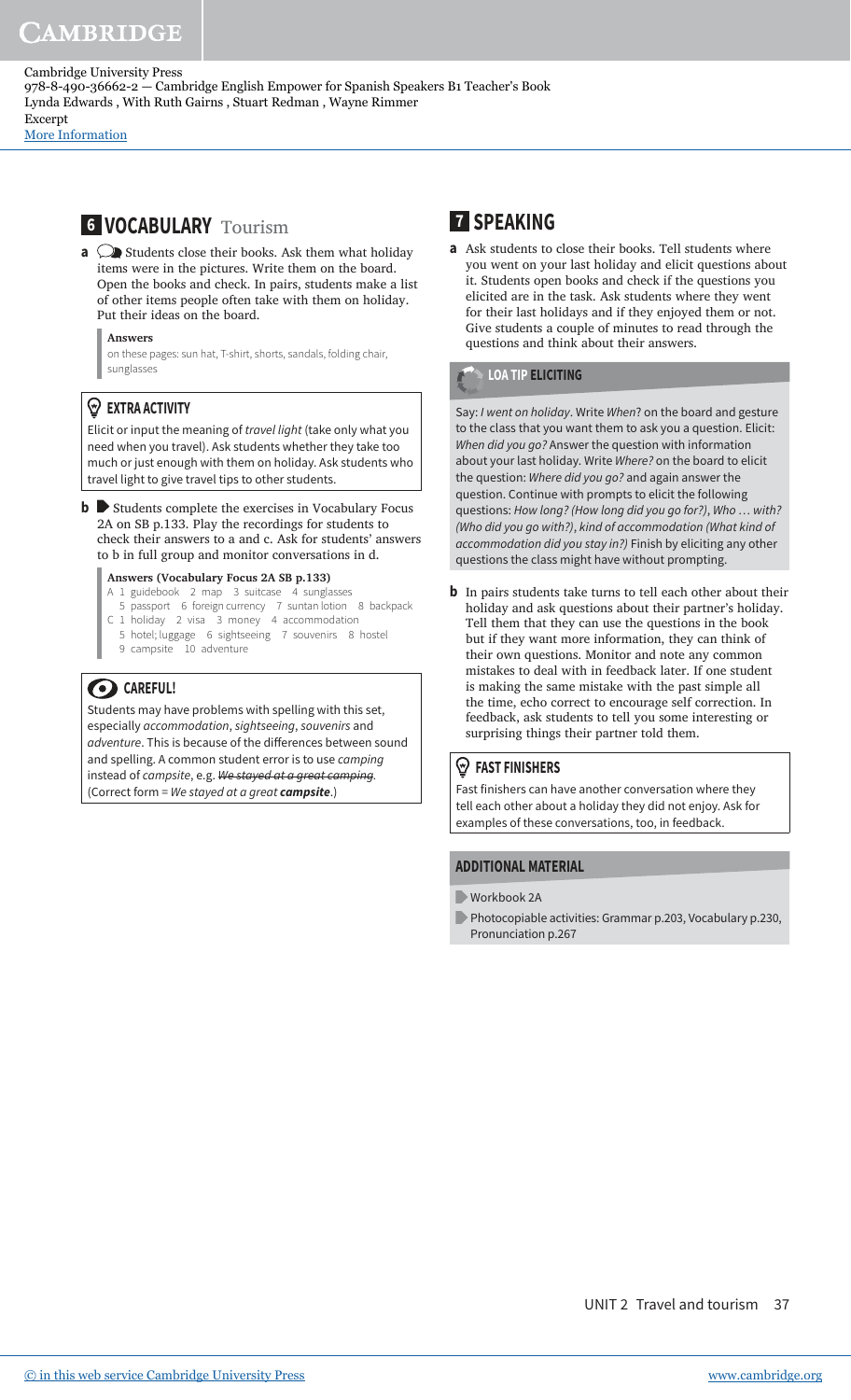978-8-490-36662-2 — Cambridge English Empower for Spanish Speakers B1 Teacher's Book Lynda Edwards , With Ruth Gairns , Stuart Redman , Wayne Rimmer

Excerpt [More Information](www.cambridge.org/9788490366622)

# **2B** Everyone was

#### *<sup>* $\circledcirc$  **OPTIONAL LEAD-IN**</sup>

Ask students: How did you get here today? Students tell you what forms of transport they used in their journey. Write a list on the board. Then ask: What was your journey like? Encourage students to describe their journey, including any difficulties they may have had. Ask students to tell you what other kinds of problems people can have when using the forms of transport listed on the board.

#### **MM** LANGUAGE NOTES

We usually use by + form of transport, e.g. go/come by car, by bus, by train. However, when walking, we use on: go/come on foot.

# **1 VOCABULARY** Travel collocations

- **a**  $\bigcirc$  Read through the forms of transport with the class. Put these phrases on the board: *every day? on holiday? at the weekend?* In pairs, students talk about their preferred ways of travelling and use the phrases on the board to help them. Take feedback as a class. Encourage students to give reasons for liking or disliking the forms of transport.
- **b** Students look at the pictures and describe what they can see as a class. (Top: a traffic jam on an American freeway (=motorway in British English); Middle: commuters on the London Underground; Bottom: passengers waiting for a delayed flight at an airport) Ask some further questions about the pictures: *What is happening? How do you think the people are feeling?*

 *Where do you think the people are going? What do you think will happen next?* Finally, ask the class which situation in the pictures they dislike most, and why.

**c** Students complete the exercises in Vocabulary Focus 2B SB p.134. Check answers to Exercise a as a class, then play the recording for students to listen and follow the story on the map. In pairs, students retell the story, using only the picture to help them (Exercise b). If they need further help, give some prompts, either spoken or written, e.g. *Europe / last year*. Students match the problems with the pictures in Exercise c. Play the recording in Exercise d for students to check their answers. Then play it again for them to listen and repeat. Do Exercise e as a class and encourage discussion of questions in Exercise f. When students have finished, ask them to turn back to SB p. 19.

#### **Answers (Vocabulary Focus SB p.134)**

A 1h 2i 3d 4g 5e 6c 7a 8b 9f C 1h 2b 3g 4f 5a 6j 7e 8c 9d 10i

# **CAREFUL!**

Students sometimes overuse travel as a noun. Trip and journey are common nouns associated with travel in English, e.g. It was a business travel. (Correct form = It was a business **trip**.) The travel was quite long. (Correct form = The **journey** was quite long.)

38 UNIT 2 Travel and tourism

- **At the end of this lesson, students will be able to:**
- **understand and use travel collocations**
- **understand a story about a travel experience • use the past continuous and past simple tenses**
- **use the weak form of** *was/were*
- **talk about travel experiences and tell travel stories**

# **2 LISTENING**

- **a**  $\bigcirc$  Before looking at the picture and text, ask students what problems people can have on a plane. Ask them to look at the picture and title of the text and see if they can guess what happened.
- **b 1.33** Tell students they will now hear the woman tell her story. Play the recording for students to compare their ideas.

#### **MOCABULARY SUPPORT**

embarrassing (B1) – making you feel silly or stupid when other people are with you

flight attendant – person who works on a plane and helps the passengers

in a rush - when you need to hurry and do things more quickly than usual

seatbelt – a belt that holds you in your seat in a car or a plane

#### **Audioscript**

Well, I was in a rush that morning and I suppose I set off a bit late. It was raining when I left the house and there was a lot of traffic on the roads. I got to the airport just before the desk closed.

When I boarded the plane, all the other passengers were waiting for me. It was a bit embarrassing, but we took off OK. I had a seat in the middle of the plane and for the first couple of hours it was fine.

So I was reading my book when one of the flight attendants came over and spoke to me. She said that there was something wrong with *her* seat and that she needed to take mine. I was the last passenger to check in, so they chose me.

I asked the flight attendant where I should sit and she told me that the only place was the toilet. At first, I thought it was a joke, but then I realised that she was serious.

So I was sitting on the toilet when the turbulence started. It was quite frightening because of course there was no seatbelt in the toilet. I almost fell off a few times. After the turbulence stopped, I opened the door. About five passengers were waiting outside to use the toilet. I just closed the door again.

And then to top it all, when we landed at Istanbul there was a delay of an hour before we could get off the plane because of a problem in the airport.

I still can't believe they told me to stay in the toilet for two hours. It was terrible. You just can't treat customers like that.

**c 1.33** Students listen again to give more details about the story. Play the recording and let students talk about the answers in pairs. If necessary, pause the recording to allow time for students to note down their answers before moving on to the next question. Students share their ideas with the class.

#### **Answers**

- her journey to the airport: she was in a rush
- boarding the plane: all the other passengers were waiting for her; it was a bit embarrassing
- what the flight attendant said: the only place to sit was the toilet • what happened when she was in the toilet: there was
- turbulence; she almost fell off; passengers were waiting there was no seatbelt • how she feels about what happened now: still can't believe it;
- it was terrible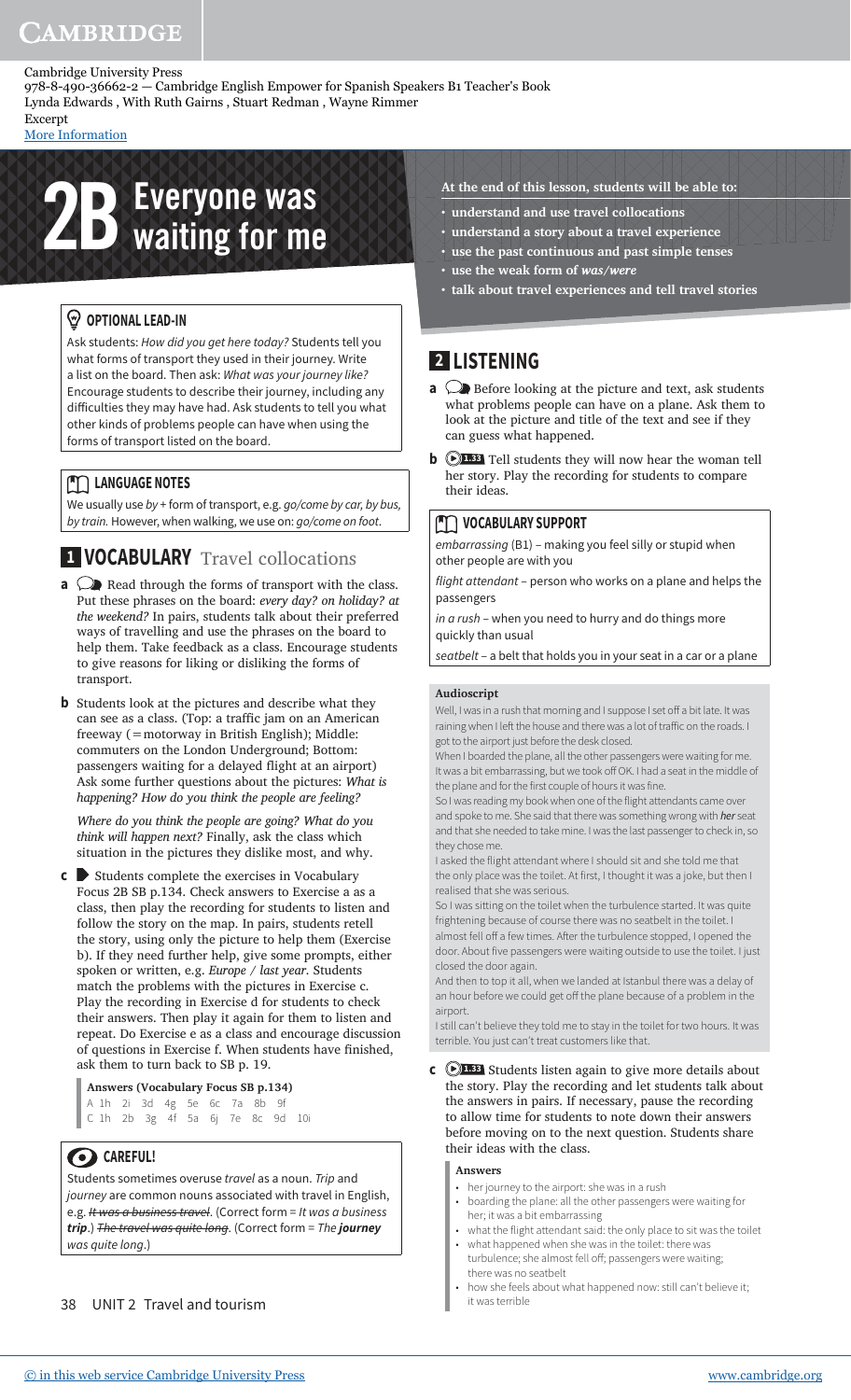[More Information](www.cambridge.org/9788490366622)

**d**  $\bigcirc$  Ask for students' opinions as a class, encouraging them to give their reasons. (You can tell the students that this story is not true, although a man in America claimed something similar happened to him and sued the airline for \$2 million in 2008.)

# **3 GRAMMAR** Past continuous

**a D1.34** Point out that the sentences in 3a are from the story in 2. Read each sentence aloud, missing the gapped word, and see if students can complete them from memory. Play the recording for students to complete the sentences or to check their ideas.

#### **Answers**

1 was raining 2 were waiting 3 was reading 4 was sitting

- **b** Ask students to underline the past simple verbs in the four sentences. Check together. Elicit what we call the other tense (the past continuous).
	- **Answers** 1 let 2 boarded 3 spoke 4 started
- **c** Ask students the questions in full group. These conceptcheck the use of the past continuous.
	- **Answers** 1 past continuous 2 because of the past simple action: 2, 3 some time after: 1, 4
- **d** Students read the information in Grammar Focus 2B on SB p.144. Play the recording where indicated and ask students to listen and repeat. Students then complete the exercises in Grammar Focus 2B on SB p.145. Check answers as a class. When students have finished, ask them to turn back to SB p.20.

#### **Answers (Grammar Focus SB p.145)**

- A 1 I was living
	- 2 we were sleeping
	- 3 were you doing; were watching
	- 4 She wasn't studying; she was chatting
	- 5 Most people weren't wearing; were they wearing
- B 1 stopped; was watching
	- 2 was walking; saw
	- 3 left: was studving
	- 4 was doing; heard
	- 5 were feeling; got home
	- 6 didn't visit; was working
	- 7 wasn't looking; crashed
- C was walking; found
	- 2 was raining; left
	- 3 called; was cooking
	- 4 weren't working; came

#### **LANGUAGE NOTES**

It can sometimes be misleading to talk about long and short actions when discussing the past continuous. It is important that students focus on the fact that the past simple action interrupted the action that was in progress (the past continuous action). Bear in mind that sometimes the past continuous action is fairly short, but it is always longer than the past simple one, e.g. I was picking up a book from the floor when I heard a strange noise.

#### **8** CAREFUL!

- Students make many errors when using the past continuous, often because the tense does not exist in their own languages. Instead, they may try to use past simple all the time and this can result in the wrong sequence of events, e.g. Harrived at school. Jacky played a game with Ella. (Correct form = When I arrived at school, Jacky **was playing** a game with Ella.)
- Another mistake is for students to use the present tense of be in the past, e.g. I am walking home yesterday when I saw a fast car. (Correct form = I **was** walking home yesterday when I saw a fast car.)

#### **EXTRA ACTIVITY**

To review spelling of the past continuous form, write some verbs on the board and ask students to write down the -ing form, e.g. drive, sit, come, make, travel, hit. They should then spell them back to you to put on the board. Elicit the general rules: 1 a verb ending with 'e' loses the 'e' before adding -ing, e.g. come – coming. 2 A verb ending with a vowel and a single consonant doubles the consonant before adding -ing: e.g. run – running.

- **e 1.36** Play the recording for students to notice the stresses (the underlined words) in positive and negative sentences. Point out that in words of more than one syllable, the underlining shows which syllable is stressed.
- **f**  $\bigcirc$  **1.36** Students listen again to identify the differences in vowel sounds and answer the question. Repeat the sentences, making sure *was* has a weak form /wəz/. Point out the diference between the weak and strong form of *was* and tell students that some words, especially those which don't carry the main meaning, don't have full stress when we're talking.

#### **Answer**

No – The vowel sounds of both was and were are weak  $(\neq)$  in positive sentences. In negative forms /p/ is the vowel sound in wasn't and /3ː/ in weren't.

**g**  $\bigcirc$  **1.37** Play the recording for students say whether they hear the words. Elicit that *wasn't* and *weren't* (i.e. the negative forms) have full stress. Drill the pronunciation of the sentences in 3e and g. Model for students to repeat.

#### **Answer**

Yes – but they're clearer/stronger in negative sentences.

#### **Answers and audioscript**

- 1 We **were** waiting for the bus.
- 2 He **wasn't** hitchhiking.
- 3 They **were** talking to the driver.
- 4 He **was** travelling by train.
- 5 They **weren't** helping the passengers.
- **h** Students complete the sentences with the correct past forms individually. Check answers in full group. Check pronunciation when students give their answers.

#### **Answers**

- 1 was leaving, realised
- 2 was travelling around, lost
- 3 was running, opened, fell
- 4 was driving, stopped
- 5 stole, was standing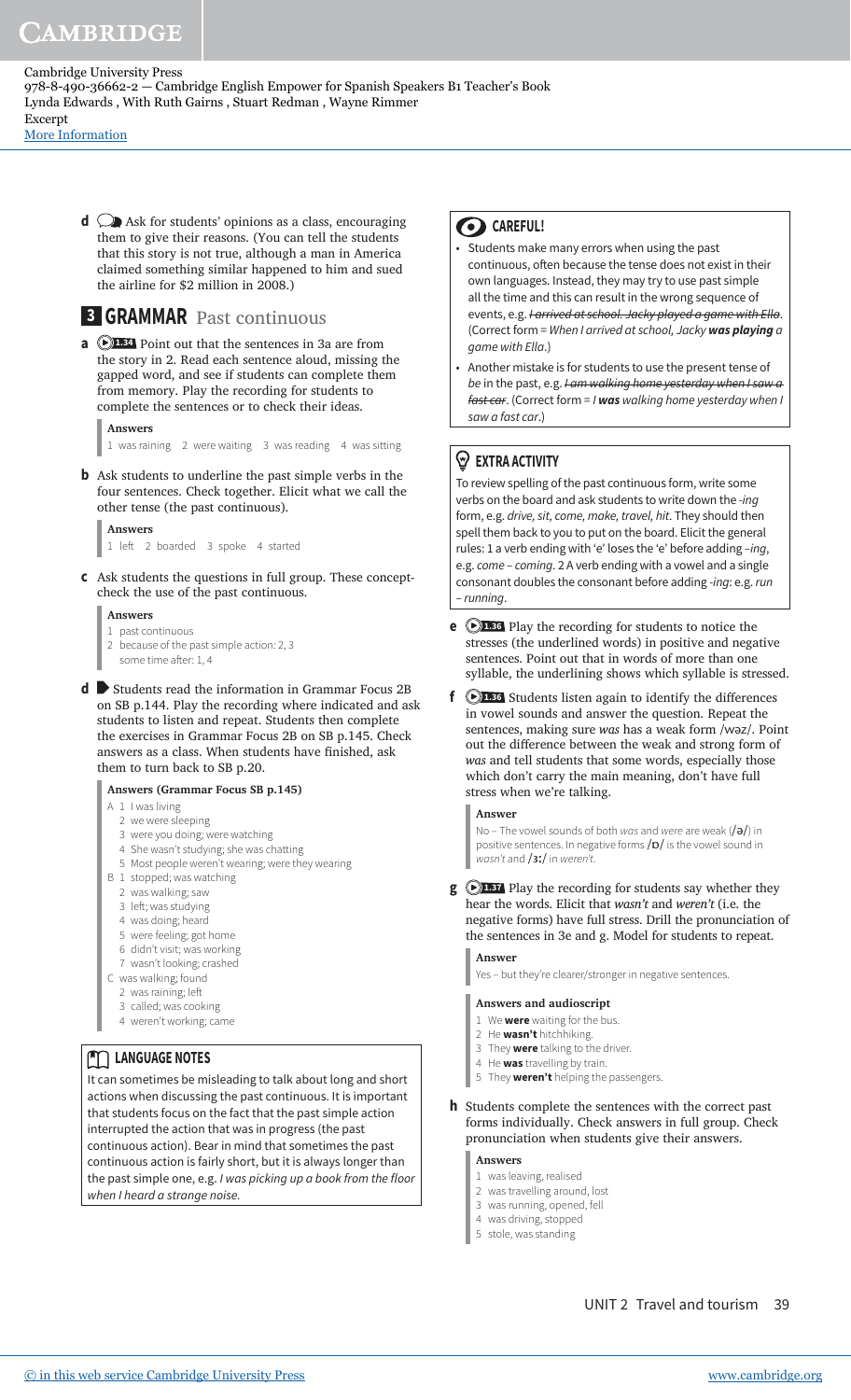# CAMBRIDGE

Cambridge University Press 978-8-490-36662-2 — Cambridge English Empower for Spanish Speakers B1 Teacher's Book Lynda Edwards , With Ruth Gairns , Stuart Redman , Wayne Rimmer Excerpt

[More Information](www.cambridge.org/9788490366622)

**i**  $\bigcirc$  Tell students about a similar problem you once had (or invent one). Look at the example together and elicit a possible answer to the question, e.g. *I had to send it away and get a new one. It took a long time*. Then ask students to tell their partners about similar problems they had when they were travelling. Monitor and listen for correct use of the past continuous. Ask for examples in feedback and write some of them on the board.

# **4 READING AND SPEAKING**

- **a** Tell students that they are going to read some more stories about difficult journeys. Ask students to look at the map and focus on the two place names. Ask diferent students to spell the names. Then ask students to describe the picture. Ask: *Where are the people? What are they doing?* They then read the headlines to guess what happened to the travellers. Don't tell students if they are right or wrong.
- **b** Divide students into pairs and assign A and B roles. Students A turn to SB p.127. Students B turn to SB p.128. Allow some time for students to read their story and answer the five questions. Monitor and help students. Do not check answers as a class. When students have finished ask them to turn back to SB p.21.

#### **Answers**

- **Student A**
- 1 travelling around Italy, going to island of Capri
- 2 by car
- 3 they made a spelling mistake on the GPS, typed CARPI instead of CAPRI
- 4 a tourist oficial, explained their mistake
- 5 the couple got back into their car and started driving south

#### **Student B**

- 1 from Heathrow airport to Norwich (a city about 150 miles away) 2 by coach
- 3 the coach broke down
- 4 ten passengers, strong young men and a couple of women, pushed the coach; a car stopped and pulled the coach
- 5 the passenger waited over an hour for another coach, the driver will get training because he was wrong to ask the passengers to push the coach
- **c**  $\bigcirc$  Ask students to tell the story to their partner in their own words. They should use the questions to help them. Monitor and help where necessary. Encourage students who are listening to ask their partner follow-up questions.

#### **FAST FINISHERS**

Fast finishers can read the complete story to their partner and then ask detailed questions to see how much he/she can remember, e.g. How many passengers were on the coach? What time did the coach leave Heathrow?

- **d**  $\bigcirc$  Discuss the question in full group, asking for reasons.
- **e** Tell students that now they are going to tell a story themselves. First, give them some time to think about a difficult journey they once had. Suggest that this could be when they were young or it could be more recent. If they can't think of a story, they can invent one or talk about someone they know. Circulate and help with ideas where necessary.

**f**  $\bigcirc$  Put students into small groups to tell their stories. The other students can ask questions while they are telling the story. Look at the example together. Monitor but do not stop students if they make mistakes. Clarify these as you check answers as a class.

#### **LOA TIP MONITORING**

- As this is a fluency activity, do not interrupt the groups while they are talking. However, you want students to use the correct target language from the lesson so listen carefully and note down mistakes students make with the past continuous and any mistakes with vocabulary (that you presented in the lesson). You may need to write notes to remember specific examples to use in feedback – but if you can remember without writing down, this will be less worrying for students.
- During feedback, do not attribute mistakes to individual students, but give the mistake and elicit corrections from the whole group.
- While monitoring, also note any interesting facts about their journeys that students mentioned so that you can bring these up in feedback, too.
- **g** Students discuss each form of transport and describe any other bad experiences they have had. Students decide who has had the worst experience on each form of transport. In feedback, they tell the other groups and give reasons for their decision.

#### **EXTRA ACTIVITY**

In small groups, students each have a piece of paper. Ask them to write down the first part of a sentence in the past continuous: When I was driving home last week, ... They pass the paper to the student on their right who has to finish the sentence and start the next sentence, also in the past continuous. Students will be building a story so the content of the sentence needs to follow on from the first. Allow about five minutes for the activity. Ask one student from each group to read their story to the class.

#### **ADDITIONAL MATERIAL**

- Workbook 2B
- Photocopiable activities: Grammar p.207, Vocabulary p.231, Pronunciation p.268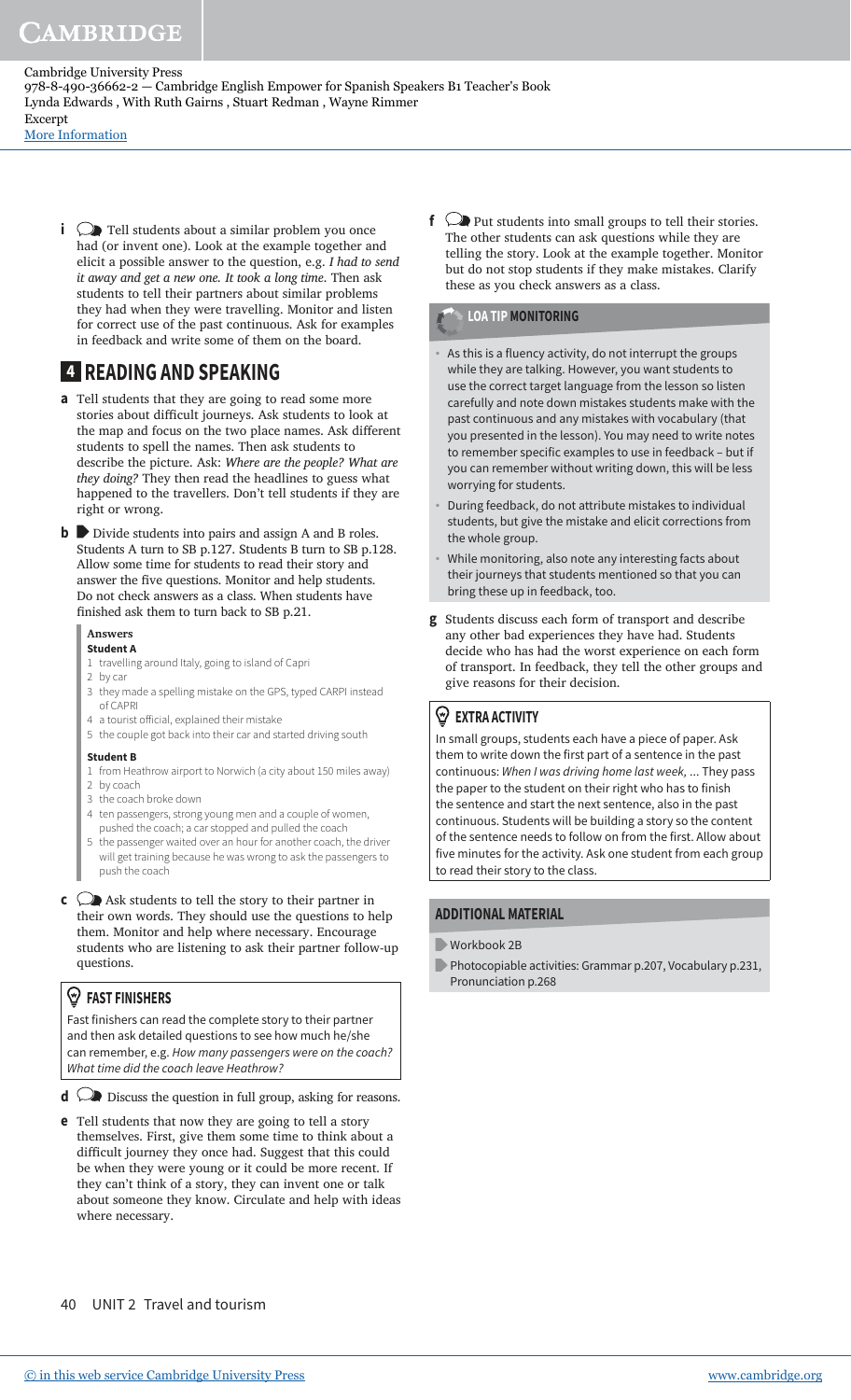978-8-490-36662-2 — Cambridge English Empower for Spanish Speakers B1 Teacher's Book Lynda Edwards , With Ruth Gairns , Stuart Redman , Wayne Rimmer

Excerpt [More Information](www.cambridge.org/9788490366622)

# **2C** Everyday English<br>
What time's the next train?

#### *<sup>* $\circledcirc$  **OPTIONAL LEAD-IN**</sup>

Books closed. Tell students they are going on a train journey but they don't know the train route, timetable or ticket cost. Find out how students prefer to ask for information: by phone, online or in person. Put students in pairs to discuss. Encourage them to explain their reasons. Ask one or two students to summarise the advantages of each.

# **1 LISTENING**

**a**  $\oslash$  Write *train station*, *tourist office* and *airport* on the board. In pairs, students think of two kinds of information they can find out in each place. Compare answers as a class.

#### **Suggested answers**

times of trains, which platforms they leave from places of interest to visit, shows and entertainment how long a delay is, changing a flight

- **b**  $\bigcirc$  Students look at the pictures and describe them. Then they guess where Annie is and what information she wants. Then ask them to imagine what information she'll ask for. Put a list of their ideas on the board as they might refer to this later in the lesson.
- **c 1.38** Play Part 1 of the video or play the audio recording for students to check their ideas.

#### **Video/Audioscript (Part 1)**

**ANNIE** Excuse me … Excuse me! **EMPLOYEE** Yes, how can I help you?

- **A** I'm going to Birmingham to visit my brother.
- **E** OK. Erm, which train are you taking?
- **A** Oh, I don't know. What time's the next train?
- **E** The next one leaves in … four minutes.
- **A** How often do the trains leave? **E** OK, you want a return to **E** Every … 30 minutes. So the next Birmingham. Coming back on
- one after that is at 15.32. **A** OK, great. And er, which
- platform does it leave from? **E** That train leaves from … platform 12. So, it's just over
- there. **A** Sorry, just one more thing.
- **E** Yes, of course.
- **A** Could you tell me where the ticket office is?
- **E** It's over there. But it looks quite busy – there's a long queue. I can sell you a ticket.
- **A** Oh, brilliant! How much is a ticket?
- **E** Well, when do you want to come back?
- **A** Oh, I don't know. Probably tomorrow evening. But on Sunday it's going to be sunny I think and my brother's going to have a party and so maybe I'll stay until Monday.
- **E** The ticket prices change. Sunday is cheaper than Monday.
- **A** Oh, Sunday then. His parties are never very good.
	-
- … Sunday?
- **A** Yes, that's right.
- **E** So, that's £26.30. **A** Can I pay by card?
- **E** Yes, sure … OK, so here's your card, and your ticket. Is there anything else I can help you with?
- **A** Actually, there is one more thing. Where can I buy a magazine? Is there a newsagent's here?
- **E** Yes, look there's one just over there.
- **A** Great. Thanks so much. **E** No problem. Have a good journey.
- **At the end of this lesson, students will be able to:**
- **use phrases to ask for information in a public place • link the endings and beginnings of words together**
- **understand a conversation where someone is asking for and receiving information**

#### **Answers**

Annie is at a train station.

She wants to know: when the next train leaves; how often the trains leave; which platform the train leaves from; where the ticket office is; how much a ticket is; where she can buy a magazine

**d 1.38** Read through the questions with students before they do the activity. You could see if they can answer any of the questions from memory. Then play the recording again for students to answer the questions. If necessary, pause the recording after each answer is given. Check answers as a class.

#### **Answers**

- 1 in four minutes
- 2 every 30 minutes 3 12
- 4 Sunday
- 5 £26.30
- 6 a magazine

#### **FAST FINISHERS**

Ask students to cover the exercise. Put the answers on the board to elicit the questions. Students uncover the task and check.

#### **EXTRA ACTIVITY**

Ask students why the following are mentioned in the dialogue: brother (Annie's going to visit him), a party (her brother might have one on Sunday), cheaper (tickets are cheaper on Sundays).

# **2 USEFUL LANGUAGE**

Asking for information in a public place

**a 1.39** Before looking at the exercise, ask students if they can complete the questions from the conversation in 1. Give them the first parts of the questions  $(1-6)$ . Put their suggestions on the board. Students then look at the task and match the sentence parts. Play the recording for students to check and then compare with their original ideas. You could also ask for examples of other questions beginning with these or similar question starters, e.g. *What time ... does the film start?* 

#### **Answers and audioscript**

- 1d What time's the next train?
- 2e How often do the trains leave?
- 3c Could you tell me where the ticket office is? 4a How much is a ticket?
- 5b Can I pay by card?
- 6f Where can I buy a magazine?
- **b 1.40** Students listen and complete the questions the assistant asks. Students may be able to do this before hearing the recording again. Play the recording for students to answer the questions or check their answers.

#### **Answers** 1 can I

2 anything else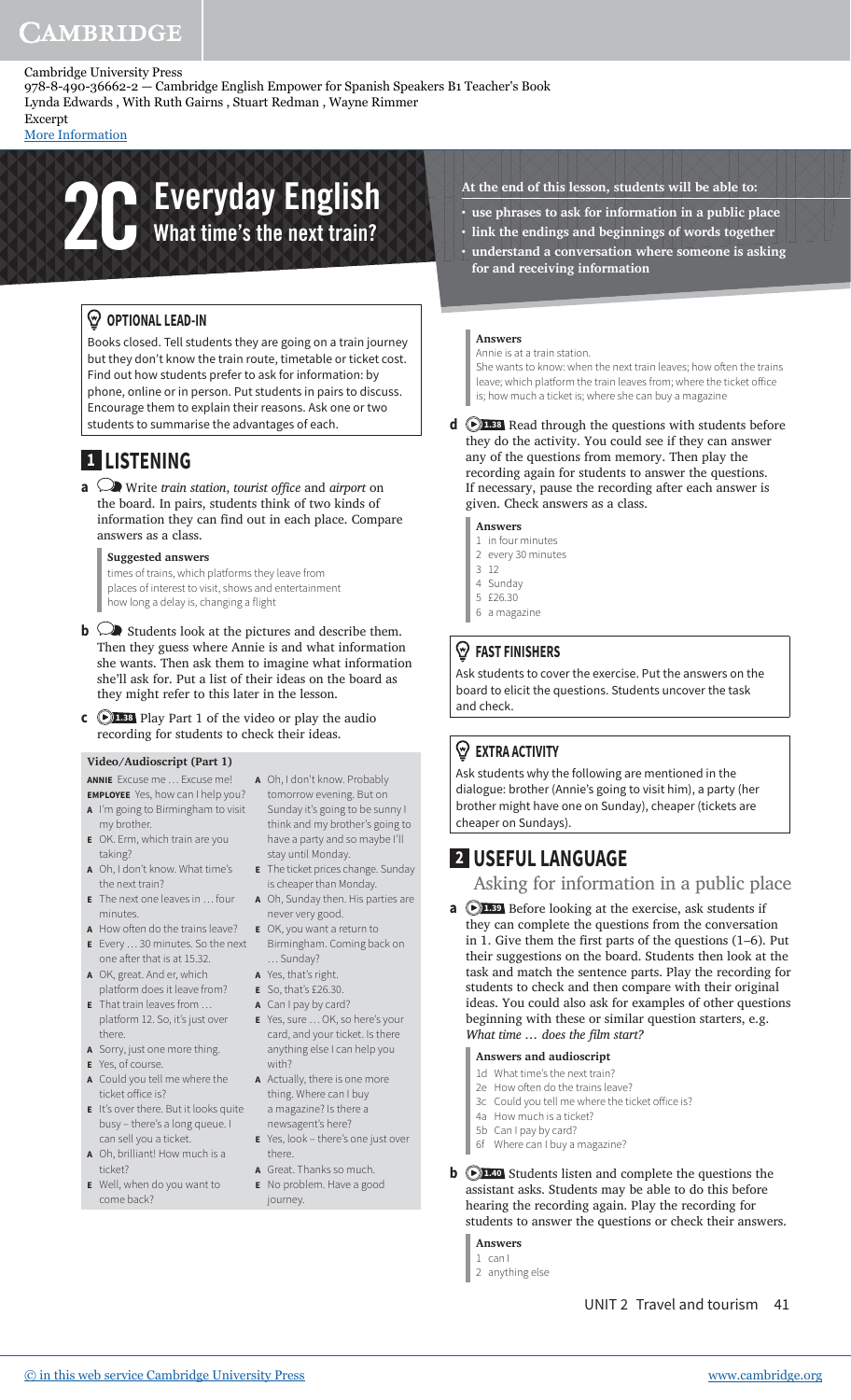[More Information](www.cambridge.org/9788490366622)

- **c** Tell students they are now going to look at another dialogue about asking for and giving information. Ask them to read through the gapped dialogue (or read through it with them) and say where they think the conversation happens (information centre / tourist office). Then ask students to complete the dialogue individually.
- **d**  $\bigcirc$  **1.41** Play the recording for students to check. Check answers as a class. In pairs, students practise the dialogue, taking turns to be A and B.

**Answers** 1 could you tell me 2 what time 3 How much 4 Where can I 5 Can I

# **3 PRONUNCIATION** Joining words

**a D1.41** Tell students that sometimes it's difficult to understand a person speaking English because they seem to speak very quickly. Explain that often it is about the way they join words together when they speak. Clarify this with an example, exaggerating the way the words are joined, e.g. *my friendAnnie (my friend, Annie)*. Check students know the diference between a consonant sound and a vowel sound and then play the recording of the questions for students to complete the rule and answer the question. Model the questions and ask students to repeat.

**Answers** 1 isn't 2 /naɪ/ /ʧɪ/

- **b** Students underline the letters and spaces where there isn't a pause, i.e. where a consonant sound is joined to the vowel sound at the beginning of the next word.
- **c 1.43** Play the recording for them to check their answers. Students repeat to practise.
- **d**  $\oslash$  In pairs, students ask each other the questions in 3b. Monitor and point out any errors for students to correct.

#### **Answers and audioscript**

- 1 Is anyone sitting here
- 2 Could I sit next to you?
- 3 What are you reading?
- 4 Do you want a drink?
- 5 Where do you get off? 6 Can I have your email address?

# **LOA TIP DRILLING**

- Model the sentences from the recording individually and ask the class to repeat them as a group with the same pronunciation. Start quite slowly and encourage students to repeat at the same speed. Focus on the joining (linking) sounds to make the sentences appear as natural as possible. Then repeat the activity but going slightly more quickly. See how fast students can say the sentences but still remain clear.
- You can then use number 4 in a transformation drill, either together as a class or students can do this in pairs. Say: Do you want a drink? Students repeat. Then give different prompts, e.g. a sandwich: Do you want a sandwich? This is not to practise the structure but the linking sound:  $want + a$ .

#### **TELES** LANGUAGE NOTES

English speakers also often combine  $d\rho + \gamma \rho u = / \text{div} / \rho$ Encourage students to use this contraction when they use the form in speaking.

# **4 CONVERSATION SKILLS**

Asking for more information

**a** Read through the exchanges with the class and ask if the underlined phrases mean 1 or 2.

**Answer** 2 ask something else

**b 1.44** Play the recording for students to repeat the phrases. Make sure that they pause after the words *sorry* and *actually*.

#### **MM** LANGUAGE NOTES

In some languages, actually (meaning 'in fact' or 'really') is a false friend – a word that looks like a word in their language but which has another meaning. In French, for example, actuellement means 'currently' or 'at the moment'.

### **EXTRA ACTIVITY**

Ask students to imagine that you work at an airport. One student asks you for some information. Give the information and then ask: Is there anything else I can help you with? Another student asks you for information. Reply and ask the same question again. Continue round the class until students finally run out of questions.

- **c**  $\bigcirc$  Tell students that they are going to role play a situation where one is a tourist information officer and the other is a tourist. Put students into pairs and give them A and B roles. Give them a short time to look at their roles and the example dialogue, and to think of some extra questions and the kind of answers they might need to use. Give an example if you feel they need extra help, e.g. *How much are the tickets? They're 45 dollars each*. Students practise the conversation. Monitor and prompt or help where necessary. In feedback, ask what additional information they asked for.
- **d**  $\oslash$  Students swap roles and do the role play again.

### **FAST FINISHERS**

Ask fast finishers to imagine that one is the secretary of your school and the other is a student who wants some information.

# **5 LISTENING**

- **a**  $\bigcirc$  Ask students to look at the picture from Part 2 again. Ask: *Why is Annie running back to the assistant?* Take ideas from students and write these on the board.
- **b**  $\bigcirc$  **1.45** Play Part 2 of the video or play the audio recording for students to check their ideas and tell you what Annie's mistake was. Elicit what the assistant says when he doesn't understand: Sorry? Model the correct intonation and ask the class to repeat. Ask if they think she can change her ticket or not.

42 UNIT 2 Travel and tourism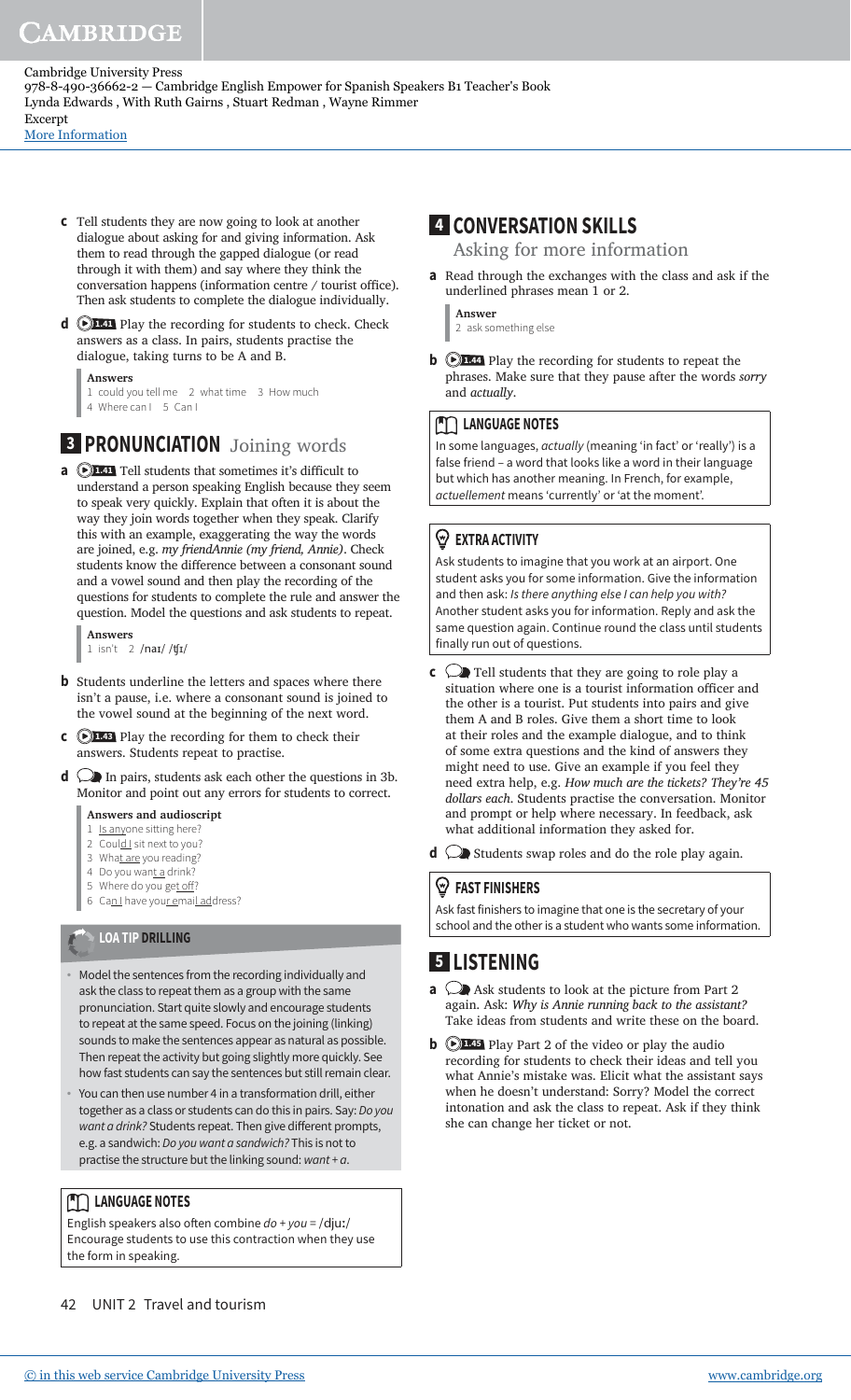**A** My brother. He moved. He doesn't live in Birmingham any more. He lives in Stratford now! Can I change my ticket …?

[More Information](www.cambridge.org/9788490366622)

#### **Video/audioscript (Part 2)**

**ANNIE** He doesn't live in Birmingham any more! He doesn't live in Birmingham any more! He doesn't live in Birmingham any more! **EMPLOYEE** Sorry?

#### **Answers**

She needs to change her ticket. Her brother doesn't live in Birmingham. He lives in Stratford.

Her last question was: 'Can I change my ticket?'

**c**  $\bigcirc$  Students tell their partners about a silly mistake they (or someone they know) made when travelling. Have an example of your own ready to tell the class, e.g. I pushed the wrong button on a ticket machine and got a single instead of a return. I didn't notice until I tried to travel back with the ticket and had to pay again.

#### **EXTRA ACTIVITY**

Tell students that many UK stations today have ticket machines and no ticket ofices. Is this a good idea or not? Why? Have a short class discussion.

# **6 SPEAKING**

**a**  $\bigcirc$  Put students into pairs and assign them A and B roles. Student A reads card 1 in 6b. Student B reads card 1 on SB p.128. They prepare what they are going to ask/say. Monitor and help with vocabulary as necessary. Each pair role plays the conversation. Student B starts by asking: *How can I help you?* Monitor and check that students are using appropriate language. After the role play, point out any common mistakes with the class. Now Student A reads card 2 in 6b and Student B reads card 2 on SB p.128. Monitor and point out errors for students to self-correct.

#### **TO VOCABULARY SUPPORT**

locker - a metal cupboard, with a lock where people can leave luggage, e.g. in a station

#### **TELES** LANGUAGE NOTES

The pronunciation of the town Warwick is /ˈwɒrɪk/ because the second 'w' is silent.

#### **FAST FINISHERS**

Fast finishers should think of extra questions to ask and give more detailed information.

#### **EXTRA ACTIVITY**

In pairs, students choose a tourist attraction that they know in the local area and write a section for a guidebook in the style of FAQs (Frequently Asked Questions). Give them an example of this: Q: Where is the museum? A: It's in the High Street, opposite the church.

#### **ADDITIONAL MATERIAL**

- Workbook 2C
- Unit Progress Test
	- Personalised online practice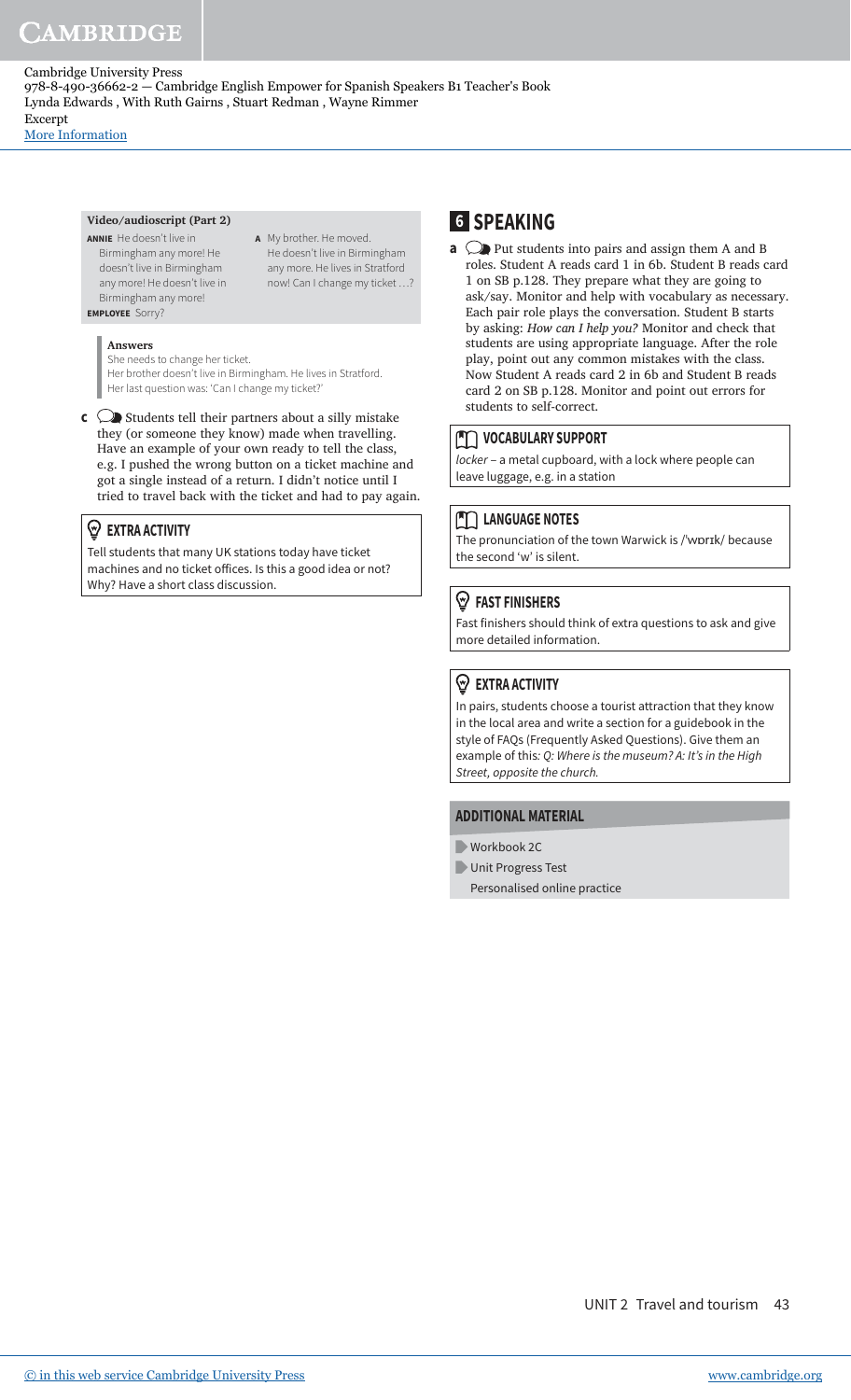978-8-490-36662-2 — Cambridge English Empower for Spanish Speakers B1 Teacher's Book Lynda Edwards , With Ruth Gairns , Stuart Redman , Wayne Rimmer

Excerpt [More Information](www.cambridge.org/9788490366622)

# **2D** Skills for Writing<br>This city is different, but very friendly

#### *<sup>* $\circledcirc$  **OPTIONAL LEAD-IN**</sup>

Put students into pairs. Ask them to write down the name of a country and its capital city that they think other students in the class will not know. Make two or three teams from the pairs. Say: Jakarta. Ask students to name the country Jakarta is the capital city of. Only accept one answer from each team. If students know the answer (Indonesia), they win a point for their team. Pairs take it in turns to say their capital cities. If no one knows the answer, the pair wins a point for their own team.

# **1 SPEAKING AND LISTENING**

**a**  $\bigcirc$  Students look at the pictures and answer the questions. Take feedback as a class. If you wish, give students information from the Culture notes below.

#### **Answers**

1 a a traffic jam b a beach in Bali c a storm with lightning in the sky d Barobudur Buddhist Temple e an orang-utan

#### CULTURE NOTES

Around 245 million people live in Indonesia (the 4th highest population in the world after the USA, China and India). Indonesia is made up of many islands which include: Java, part of Borneo, Sumatra and Bali. It has a tropical climate with average temperatures ranging between 23°C to 28°C. Jakarta, on the island of Java, is the capital city of Indonesia and the largest city of South East Asia. Around 9 million tourists visited Indonesia in 2013.

- Borobudur Buddhist temple, on the Indonesian island of Java, is the world's largest Buddhist temple. It was built in the 9th century and is a UNESCO World Heritage site. It is Indonesia's most visited tourist attraction. Visitors can see a huge number of Buddhist artworks carved into the stone.
- The Indonesian island of Bali is world famous for its tropical beaches.
- In the wild, orang-utans live only in the forests of Sumatra and Borneo. Both populations are endangered due to deforestation, although charities are working to save them. Specialist guided tours are available to visit orangutans in the wild.
- **b**  $\bigcirc$  1.46 Tell students that they are going to hear a conversation between Tim and Karen, his aunt. Read through the questions with the class. Tell them that they don't need to understand every word as they are just listening for the answers to these questions. Play the recording and check answers as a class. Then ask: *Why do you think Tim is going to Jakarta? (on holiday) Why did Karen go to Jakarta? (to work)*

#### **Answers**

- 1 to ask for advice about arriving in Indonesia
- 2 about ten years ago
- 3 a (a traffic jam), c (a storm with heavy rain and lightning)

#### **Audioscript**

should I do?

**TIM** So, when I get to Jakarta, what **KAREN** I'm not really sure. I mean, I let Indonesia about ten years ago and … well … it's probably all changed now.

#### 44 UNIT 2 Travel and tourism

- **At the end of this lesson, students will be able to:**
- **understand a conversation about a travel experience**
- **read and understand a travel blog**
- **use linking words** *and* **/** *but* **/** *so* **/** *because* **/** *when*
- **write a travel blog**
- **T** So, yeah, I think we'll just get a taxi from the airport to the hostel.
- **K** You could, but if you want to save money, I think there's probably a **K** Well, the first thing I saw was a bus service.
- **T** I suppose so. Is that what you did?
- **K** Well, I was going to Jakarta to work, so someone met us with a car and drove us into the centre **T** Oh no! Really? of town.
- **T** So what was it like when you arrived?
- **K** It's something I'll never forget. You know, this was the first time I went somewhere that was completely different, the other side of the world. I remember we had a pretty bad flight; there was a long delay at the airport because there was something wrong with the plane. And we had quite a lot of turbulence

– and as we were landing I remember thinking 'Is this all a big mistake?'. But no … as soon as we got off the plane and I felt how lovely and warm it was, I began to feel much happier. I loved it there, I'm sure you will too.

- **T** And, so, once you were away from the airport, what did you see?
- traffic jam!
- **T** Oh no.
- **K** Yes, and a traffic jam that was much noisier and longer than in this country. And a storm!
- **K** Yes, quite often in the spring, the rainy season, there's suddenly a storm with heavy rain and lightning. And you just have to run for the nearest building! For me, it was exciting, though. I expect you'll love it, too.
- **T** You must have so many memories of your time there.
- **K** Yeah … yeah I do.
- **T** Did you write them down? You know, do a blog or something.
- **K** No … I didn't have an internet connection in my apartment.
- **T** Or a diary or something like that? **K** No, I never did.
- **T** That's a pity. But you seem to remember it pretty well.
- **c 1.46** Tell students that they are going to listen again to answer more detailed questions. Read through the questions first with the class – you may wish to help students with words in the Vocabulary support box at this point. Then play the recording again for students to answer the questions.

#### **Answers**

- 1 by taxi 2 long delay at airport, turbulence
- 3 noisier and longer than in this country 4 It was exciting.
- 5 She didn't have an Internet connection in her apartment.

#### **MOCABULARY SUPPORT**

have an Internet connection (B1) – if a place has an Internet connection, you can use the Internet there

lightning (B1) – flashes of light in the sky during a storm

rainy season – time of year when there is a lot of rain

#### **EXTRA ACTIVITY**

In pairs, students find a town or area that one of them knows but the other doesn't. Student A is going to visit the place that Student B knows and phones Student B to find out about it. Students role play the conversation.

**d**  $\bigcirc$  Students answer the questions, giving reasons where appropriate. If students like reading blogs, ask: *When did you last read a blog? Why did you read it?*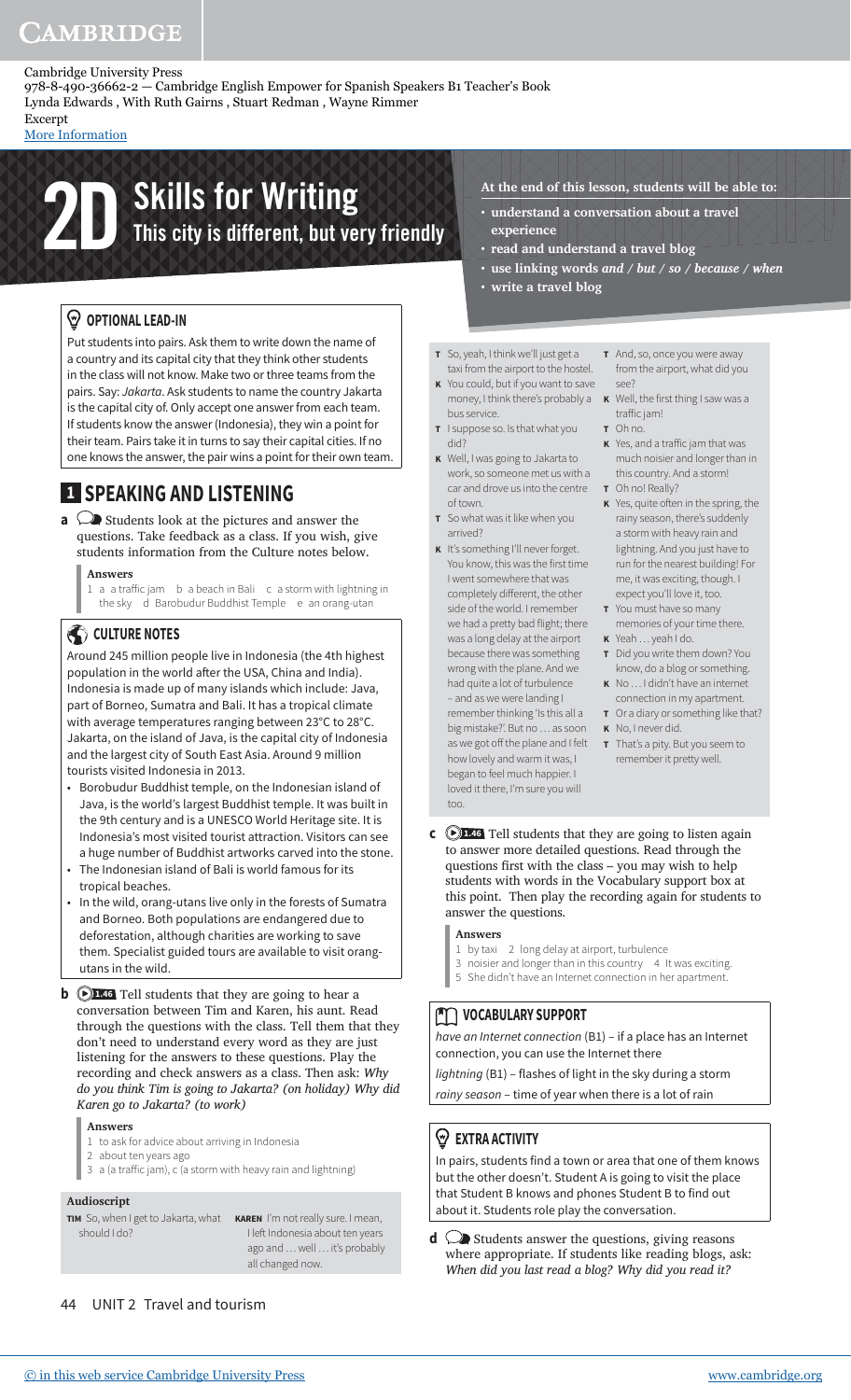[More Information](www.cambridge.org/9788490366622)

# **2 READING**

**a** Tell the class that they are going to read two posts from Tim's travel blog about arriving in Jakarta. Elicit what they think he might write about. Students then look at the list of topics and see if it includes their ideas. Students read the blogs quickly to check which topics he does NOT write about. Check answers as a class.

#### **MOCABULARY SUPPORT**

flavour (B1) – taste in the mouth when we eat food

humid (B1) – weather that is hot and a little wet

local (B1) – in the area near you

style (B1) – a way of doing something (in this case, building) that is from a particular place, or time

#### **Answers**

animals

**b** Ask students to read the blog again to answer the more detailed questions. Check answers as a class. You may wish to help students with words in the Vocabulary support box.

#### **Answers**

- 1 He slept.
- 2 There was a huge trafic jam.
- 3 because they paid him too much
- 4 delicious; really fresh and full of flavour 5 lots of old buildings in diferent styles

#### **EXTRA ACTIVITY**

Books closed. Read the posts to the class making mistakes in the content, e.g. It was a short flight ... . Students stop you when you make a mistake and correct it. (It was a long flight.)

# **3 WRITING SKILLS** Linking words

so e because

**a** Ask students if Tim's blog has a lot of short sentences or several long ones. (It has several long ones.) Ask: *Can you ind words in the irst paragraph in the irst blog that Tim uses to join, or link, short sentences?* (He uses *and, but, so, because*.) Individually, students read the examples and answer the questions. Check answers as a class.

| Answers |        |  |            |  |  |
|---------|--------|--|------------|--|--|
|         | a when |  | d          |  |  |
|         | b and  |  | $\epsilon$ |  |  |
|         | c but  |  |            |  |  |

**b** Students underline more examples of the linking words in the posts. Check answers as a class.

#### **Answers** Tuesday

and it's really exciting; but I slept most of the way; It's really humid, because; When we left the airport; and he brought us here; because he seemed; so I have to finish now

Wednesday

so it seemed to be a place; and fell asleep immediately; and very diferent from anything

**c** Explain the activity and do the irst one together as a class. Then students complete the sentences individually and then compare answers with a partner. Check as a class.

| <b>Answers</b> |        |  |           |  |           |  |  |  |  |
|----------------|--------|--|-----------|--|-----------|--|--|--|--|
|                | $1$ so |  | 4 but     |  | 7 because |  |  |  |  |
|                | 2 When |  | 5 because |  | 8 but     |  |  |  |  |
|                | 3 so   |  | 6 when    |  |           |  |  |  |  |

#### **EXTRA ACTIVITY**

In pairs, each student writes the beginnings of five sentences in the past, finishing with a linking word. They exchange with their partner who has to finish them, e.g. I went to the cinema last week because ... (I wanted to see the new Matt Damon film.). Monitor and point out any sentences that don't make sense. Take feedback as a class and ask for examples from the diferent pairs. Put them on the board. Ask if students can think of other endings, using diferent linking words.

# **4 WRITING**

- **a** Tell students they are going to write a blog and go through the topics. Ask students to choose a topic. Ask a few students to tell you the specific topic they are going to write about.
- **b** Read through the ideas and give the class three or four minutes to make notes. Monitor and help with vocabulary where necessary.
- **c** When they are ready, students write their blogs. Remind them to use some of the linking words from 3a. Do not monitor closely, but circulate so that students can ask for help if they need it.

#### **FAST FINISHERS**

Ask fast finishers to write a second blog for the following day.

**d** In pairs, students read each other's blogs and compare them. If appropriate, students can suggest changes or improvements to their partner's blog.

#### **EXTRA ACTIVITY**

When the blogs are finished and corrected, students can pass them round the class. The readers can add a comment as on a real blog. As the blogs are passed round again, other students can add comments and develop a thread.

#### **LOA TIP REVIEW AND REFLECT**

Have a brief class discussion and ask students what new things they learned in this lesson that they did not know before. What was the most interesting thing? Also ask what they can do in English that they couldn't do at the beginning of the lesson, e.g. I learned some interesting information about Indonesia. I can use linking words better now.

#### **ADDITIONAL MATERIAL**

Workbook 2D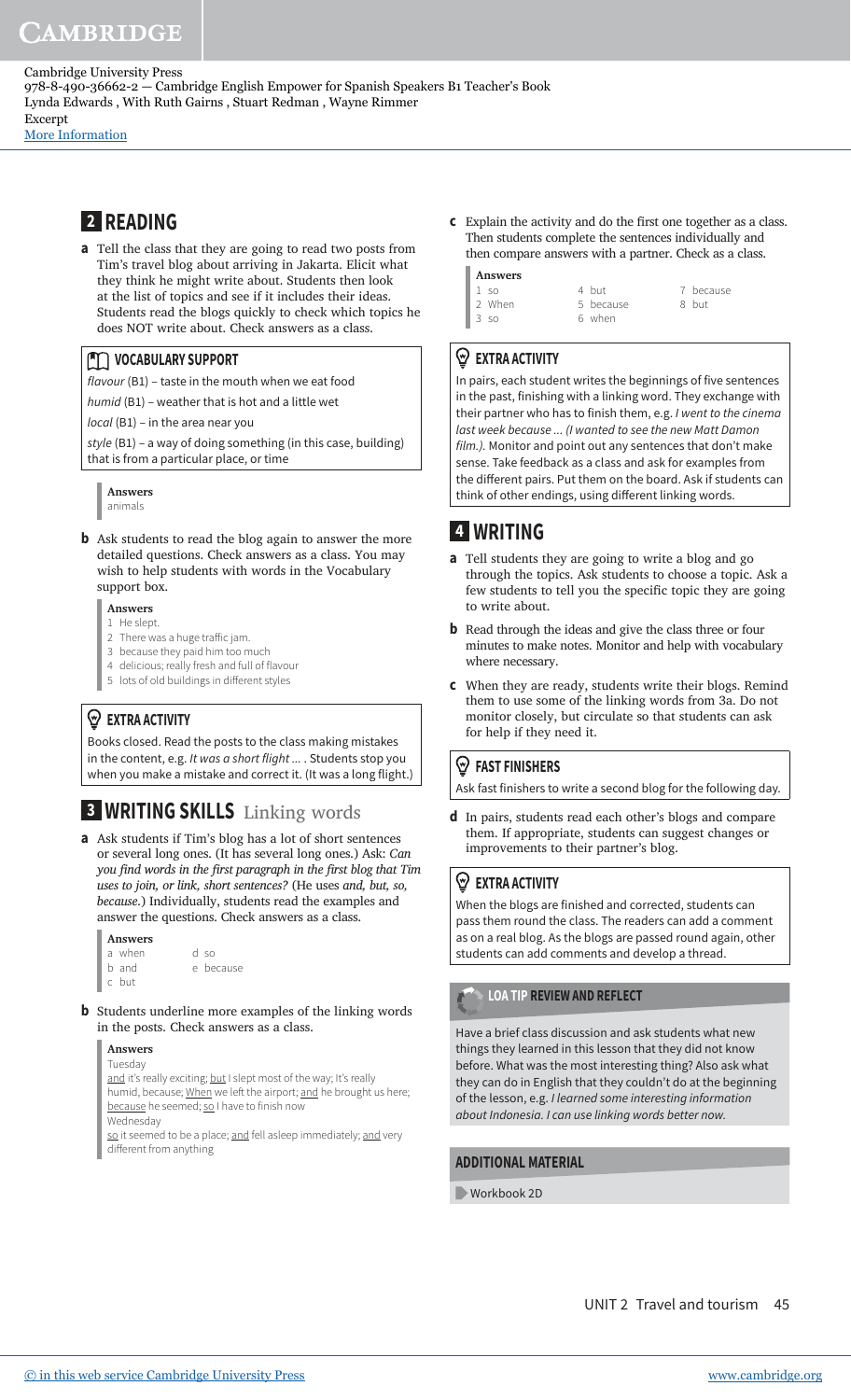[More Information](www.cambridge.org/9788490366622)

# **Review and extension** UNIT 2

# **1 GRAMMAR**

**a** Students complete the sentences individually. Check answers as a class.

**Answers**

1 didn't spend 2 asked 3 needed 4 didn't get 5 wore 6 Did, meet 7 learnt/learned

#### **EXTRA ACTIVITY**

Ask students to think of questions for each of the sentences. Ask them to make the questions for all except 6. Give them the starter words: 1 Why ... 2 What ... 3 Did ... 4 Why ... 5 What ... 6 Where ... Suggested answers are: 1 Why did you spend a lot of money? 2 What did she ask the bus driver for? 3 Did you need to change your ticket? 4 Why did you get the bus home? 5 What did he wear to the party? 7 Where did you learn to surf? Students could practise the questions and answers in pairs.

**b** Write on the board*: I was dreaming about my holiday when my alarm clock woke me up this morning.* Concept check by asking: *Which action started irst? (I was dreaming).* Students complete the story with the correct alternatives individually and then compare answers with a partner. Point out that both forms are possible in one case. Check answers as a class.

**Answers** 1 was walking 2 came 3 found 4 were playing 5 was reading 6 arrived 7 sat 8 told / was telling 9 got

# **2 VOCABULARY**

**a** Before students look at the exercise, ask them to make a list of things people can take on holiday. Then they do the matching task. Check answers.

```
Answers
```
1 suntan lotion, sunglasses 2 foreign currency 3 guidebook, map 4 passport 5 backpack, suitcase

**b** Students complete the sentences. Check answers in full group.

```
Answers
1 travel around 2 get 3 do 4 change 5 go away 
6 set off 7 check out
```
# **3 WORDPOWER** *of*

**a** Write the word *of* on the board. Give students a minute in pairs to think of sentences that use *off* in different ways. Check their ideas as a class. Elicit or put on the board an example for each of the groups of sentences 1–3 in the book, e.g. *1 We had dinner and then Marc went off to play on his computer. 2 I took off the top of the box* and looked inside. 3 I checked that the TV was off before I *went out.* Ask students to look through the three groups of examples in the book and to match their general meanings with the pictures. Ask them if the sentences on the board are in the same order. (They are in the same order.) Tell them that diagram a shows something divided, or separated, from the whole thing. Diagram b shows power is not on. Diagram c shows the idea of going away from something. Tell students that it is not always possible to guess the general meaning of prepositions and phrasal verbs in these ways, but they can be a useful guide.

**Answers** 1c 2a 3b

**b** Students match the sentences and replies. Check answers as a class.

**Answers** 1c 2a 3h 4d 5b 6g 7e 8f

- **c** Students cover a–h and try to remember the replies.
- Photocopiable activities: Wordpower p.253

**LOA REVIEW YOUR PROGRESS**

Students look back through the unit, think about what they've studied and decide how well they did. Students work on weak areas by using the appropriate sections of the Workbook, the Photocopiable activities and the Personalised online practice.